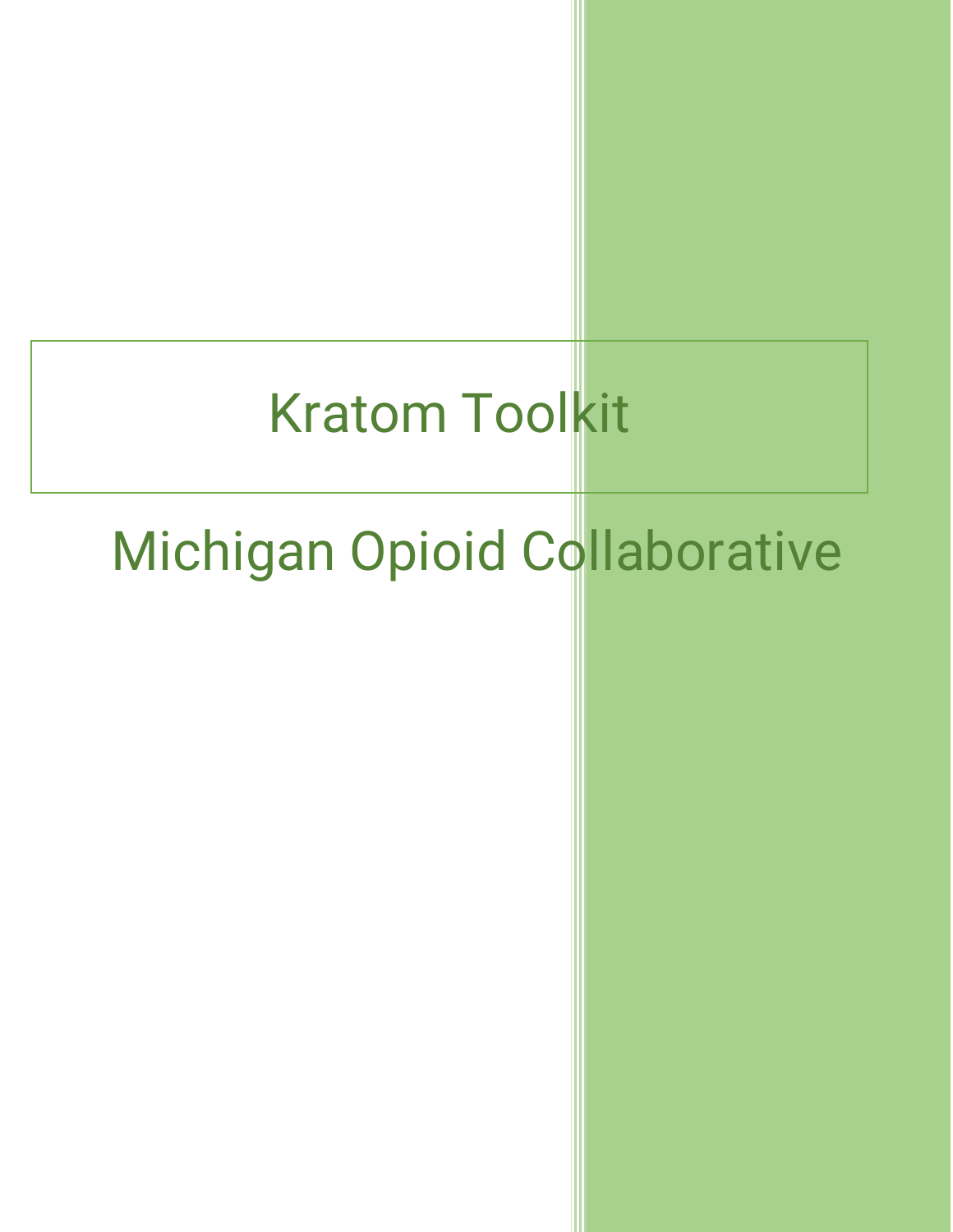# What is kratom?

- Kratom is a tropical evergreen tree native to the Southeast Asia.
- It is a traditional folk medicine that has been used to treat several conditions for centuries, most notably musculoskeletal pain, anxiety, and depression.
- Kratom has opioid properties and stimulant-like effects.
- May be chewed, smoked, or transformed to powder that can be used as a tea or consumed as a capsule.
- Can be obtained from the internet and "legal high" shops.
- It contains over 40 alkaloids. Its main active ingredients are mitragynine and 7 hydroxymitragynine (both act as agonists at mu-opioid receptor and antagonist at the kappa and delta opioid receptors in vitro).
- Other Alkaloids have a broad infinity and can be linked to stimulant effects:
	- o Agonism of Alpha2 (possible Alpha1) receptors
	- $\circ$  Agonism of 5-HT<sub>2A</sub> receptors (and 5-HT<sub>1A</sub>?) receptors

## Why do people use it?

- Current users report using kratom to manage drug withdrawal symptoms and cravings [\(especially related to opioid use\), pain, fatigue and mental health problems.](https://www.sciencedirect.com/science/article/abs/pii/S0376871620300144?via%3Dihub)
- Exhibits dose dependent effects
	- o Mild stimulant at low doses < 5 g
	- o Opioid-like effects at 5-15 g
	- o Sedation at doses >15 g

## Is it legal?

- Yes, it is currently legal in Michigan, although legislation and debate are ongoing
- Not controlled under the Controlled Substances Act, but state specific regulations exist
- FDA has not approved kratom for any medical use
- DEA has listed kratom as a drug and chemical of concern

#### How many people use kratom?

- Estimates vary widely:
	- o [National Survey on Drug Use and Health \(2020\)](https://www.samhsa.gov/data/sites/default/files/reports/rpt35325/NSDUHFFRPDFWHTMLFiles2020/2020NSDUHFFR1PDFW102121.pdf) estimates past-year rate of 0.8% (2.1 [million\)](https://www.samhsa.gov/data/sites/default/files/reports/rpt35325/NSDUHFFRPDFWHTMLFiles2020/2020NSDUHFFR1PDFW102121.pdf)
	- o [Covvey et al.](https://pubmed.ncbi.nlm.nih.gov/32657217/) (2020) estimate 6.1% of the general population have tried Kratom
	- o American Kratom Association estimates around 15 million users